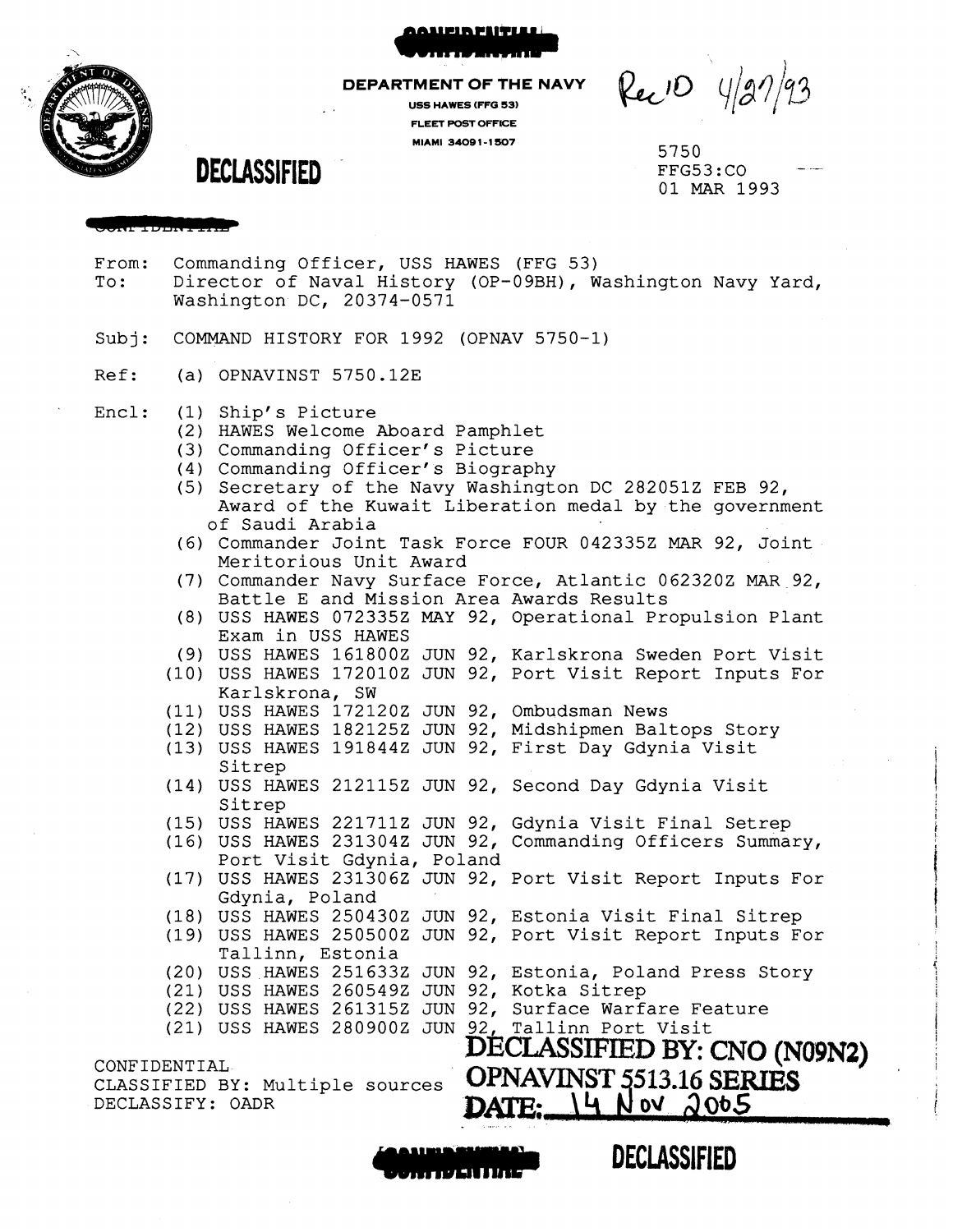(22) USS HAWES 280905Z JUN 92, Commanding Officers Summary, Port Visit, Tallinn Estonia

on regarding

**DECLASSIFIED.** 

- (23) USS HAWES 281512Z JUN 92, Kotka Visit Final Sitrep
- (24) USS HAWES 301430Z JUN 92, Port Visit Report Inputs For Riga, Latvia
- (25) USS HAWES 301950Z JUN 92, Riga Latvia Sitrep
- (26) USS HAWES 302250Z JUN 92, Vyborg Features Story
- (27) USS HAWES 011750Z JUL 92, Port Visit Report Inputs For Kotka, Finland
- (28) USS HAWES 020940Z JUL 92, Klaipeda, Lithuania Port Visit
- (29) USS HAWES 021615Z JUL 92, Lotka, Latvia, Lithuania Press Story
- (30) USS HAWES 021750Z JUL 92, FHTNC News Story
- (31) Commandant of the Marine Corps Washington DC 121500Z AUG 92, Award Of The Combat Action Ribbon
- (32) SURFACE WARFARE November/December 92 article, "Baltops 92: Goodwill and Training"

1. (U) The following command history is submitted in accordance with reference (a) .

a. (U) Command Composition and Organization

(1) Mission: USS HAWES' primary missions are AAW, ASUW, and ASW.

(2) Intermediate Unit Commander: Commander, Destroyer Squadron SIX, 01 January to 28 July 1992. Commander, Destroyer Squadron FOUR, 28 July to 31 December 1992.

(3) Commanding Officer: Francis D. DeMasi, Commander, United States Navy.<br>(4) Home

Homeport: Charleston Naval Station, Charleston, South Carolina.

Type and Number of Aircraft Embarked: USS HAWES is assigned one SH-60B LAMPS MK III Helicopter with callsign "Venom". The aircraft, pilots and support personnel from Detachment Two of Helicopter Antisubmarine Squadron Light 48 (HSL 4 8) •

- b. (C) Chronology
	- (1) January:

USS HAWES began 1992 in a continuation of a Selected Restricted Availability period from the previous year. At the end of the month HAWES got underway for the first time in four (4) months.<br>1-31: Selected Restricted Availability Period.

1-31: Selected Restricted Availability Period. Sea Trials in the Charleston Naval Operation Area.

(2) February



**DECLASSIFIED** 

2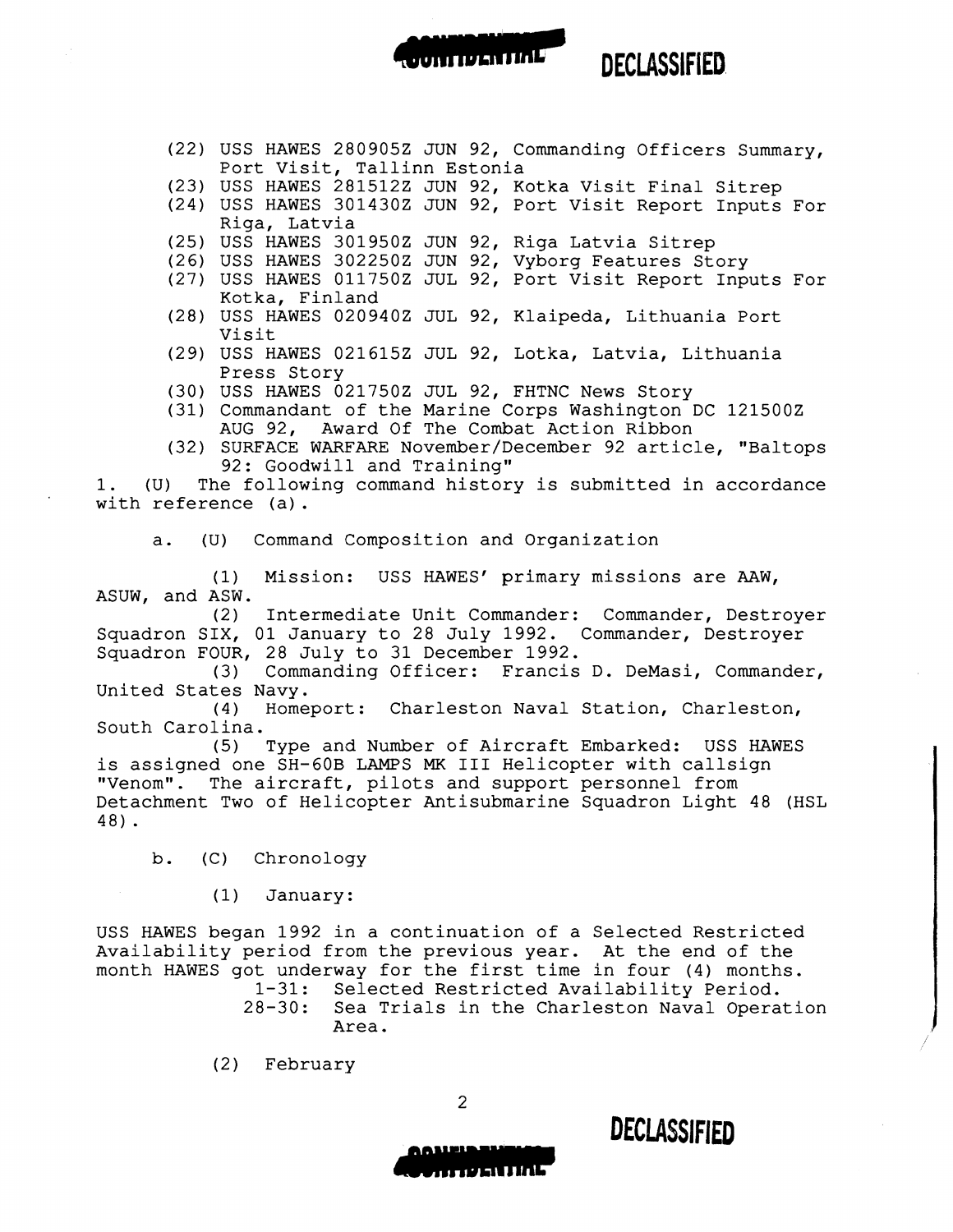## February saw HAWES ending her Selected Restricted Availability period. Most of the time was spend restoring systems to their full capabilities. HAWES also received a chance to polish up her diplomatic skills by host the British ship SIRIUS' visit to Charleston, SC.

- 1-26: Selected Restricted Availability Period.
	- $4 6:$ Sea Trials in the Charleston Naval Operation Area.

**DECLASSIFIED** 

"'

- 9-21: Intermediate Maintenance Availability.
- 10-18: Host Ship for visit of HMS SIRIUS.
- 24-25: Ammunition onload at Naval Weapons Station, Charleston, SC.
	- 28: Awarded the Kuwait Liberation Medal by the government of Saudi Arabia.
- 28-29: Tiger Cruise and submarine services in the Charleston Naval Operation Area.
- (3) March

HAWES spent the month preparing for and going through Intermediate Refresher Training in Guantanamo Bay, Cuba.

- $1 5:$ Tiger Cruise and submarine services in the Charleston Naval Operation Area.
	- 4: Awarded the Joint Meritorious Unit Award for the time period 15 AUG 90 to 12 OCT 90.
	- 6: Awarded Battle "E" Award and Mission Area Excellence Awards in Supply, Damage Control, Navigation, Deck Seamanship, Safety, Communications, Anti-air Warfare, Antisurface Warfare and Anti-submarine Warfare.
- 13-15: Enroute to Guantanamo Bay, Cuba.
	- 16-31: Intermediate Refresher Training at Guantanamo Bay, Cuba.

(4) April

HAWES completed her Intermediate Refresher Training and return home to Charleston, SC. Once there, she began to prepare for the rest of her pre-deployment tests and inspections.

- 1-12: 13: 22-23: Intermediate Refresher Training at Guantanamo Bay, Cuba. Arrive in Charleston, SC. Sea Trials in the Charleston Naval Operation Area.
- 28-30: Sea Trials in the Charleston Naval Operation Area.



**DECLASSIFIED**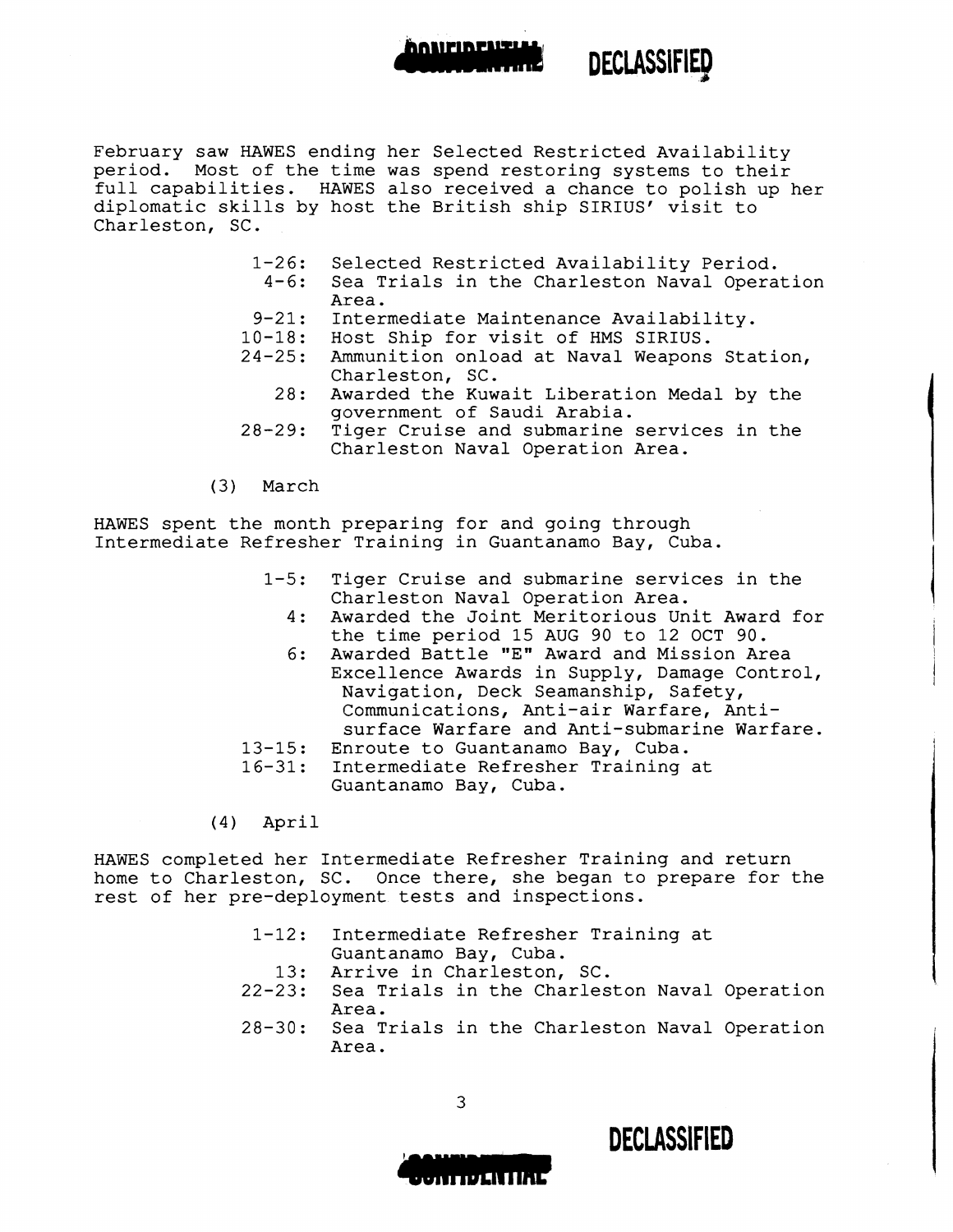

# (5) May

Tests and inspections continued in May with the Operational Propulsion Plant Exam. The end of the month had HAWES underway in the North Atlantic enroute to the Baltic Sea to participate in Baltic Sea Operation 92.

- 5-7: Operational Propulsion Plant Exam.
- 26-31: Enroute to the Baltic Sea.
	- 29: Underway Replenishment with USS MILWAUKEE.
- ( 6) June

June was the start of the Baltic Sea Operation 92. HAWES participated in many Multinational Exercises and Exchanges. The high point of the month was the many diplomatic port visits conducted, including the historic visits to Estonia and Latvia.

- $1 30:$ 5: 6: Baltic Sea Operations. Underway Replenishment with DURANCE.<br>Medical Evacuation of Ens. to English Medical Evacuation of Ens. hospital.
	- 6-7: Transitted English Channel.
		- .. Indictious Engrish Shannor.<br>8: Transitted Straights of Scatagat.
	- 9: Port visit in Kiel, Germany.
- 12: Underway Replenishment with HMNS POOLSTER.
- 12-15: Port visit in Karlskrona, Sweden.
- 19-22: Port visit in Gdynia, Poland
- 23-24: Port visit in Talinn, Estonia
- 24-28: Port visit in Kotka, Finland 29-30: Port visit in Riga, Latvia
- (7) July

The majority of July was spent away from Charleston, SC, while HAWES finished up Baltic Sea Operations 92. The historic port visits continued with HAWES pulling into Lithuania. Many other foreign ports were visited before HAWES return home. The month ended with HAWES hosting a decommissioning of Destroyer Squadron SIX.

| 1-21: Baltic Sea Operations.<br>1-2: Port visit in Klaipeda, Lithuania.<br>3-5: Port visit in Aalborg, Denmark.<br>5: HAWES strayed into Swedish Territorial |
|--------------------------------------------------------------------------------------------------------------------------------------------------------------|
| Waters.<br>5: Transitted Straights of Scatagat.<br>5-8: Port visit in Oslo, Norway.<br>9: Conducted Torpedo Exercise.                                        |

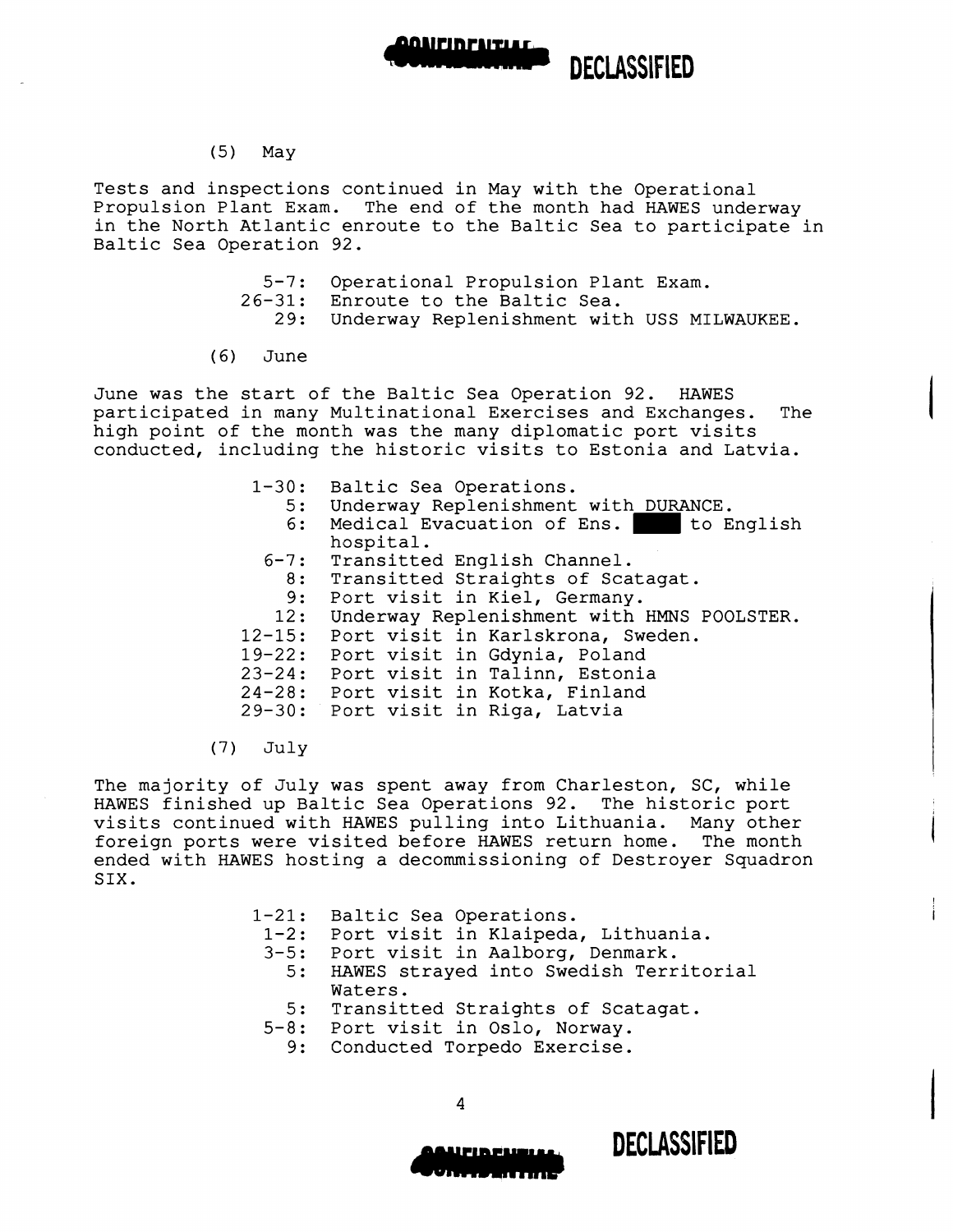# 10-12: Port visit in Thurso, Scotland.

- 12: Refueled at Loch Ewe, Scotland.
- 13-21: Enroute to Charleston, SC.
	- 13: Underway Replenishment with RFA BLUE ROVER.

--- **DECLASSIFIED** 

- 19: Class "B" fire in NR 3 Ship Service Diesel Generator Inclosure.
- 19: Underway Replenishment with USS MONONGAHELA.
- 22: Arrive in Charleston, SC.
- 22-31: Intermediate Maintenance Availability.
	- 28: Decommissioned Destroyer Squadron SIX onboard HAWES.
- (8) August

HAWES was in her homeport for the majority of August. The month consisted of preparations for a four (4) week deployment to the Caribbean Sea. Also during the month, was valuable deck landing qualification support for several helicopter squadrons.

- $3 7:$ Combat Systems Readiness Review Limited.
- 10: Sea Trials in the Charleston Naval Operation Area.
- 12: Awarded Combat Action Ribbon for action during Operation Desert Storm.
- 18-25: Deck Landing Qualifications in the Virginia Capes Naval Operation Area.
	- 26: Arrive in Charleston, SC.
- (9) September

September saw the start HAWES' four (4) week deployment to the Caribbean Sea for Counter-Narcotics Operations. During the month, several ships were boarded in search of illegal material. HAWES saw the Pacific Ocean for the first time when she transitted the Panama Canal to assist the Coast Guard.

3-5: Enroute to Caribbean Sea.

- 6: Port visit in Guantanamo Bay, Cuba.
- $7 30:$ Counter-Narcotics Operation.
	- 8: Transitted the Panama Canal to the Pacific Ocean.
		- 9: Refueled at Naval Station Panama Canal at Rodman.
	- 9: Boarded French flagged sailing vessel "MONTRAE".
	- 12: Boarded U.S. flagged fishing vessel "KANALOA".
	- 15: Refueled at Puerto Quetzal, Guatemala.
	- 20: Boarded Panamanian flagged fishing vessel "SUNN 701".

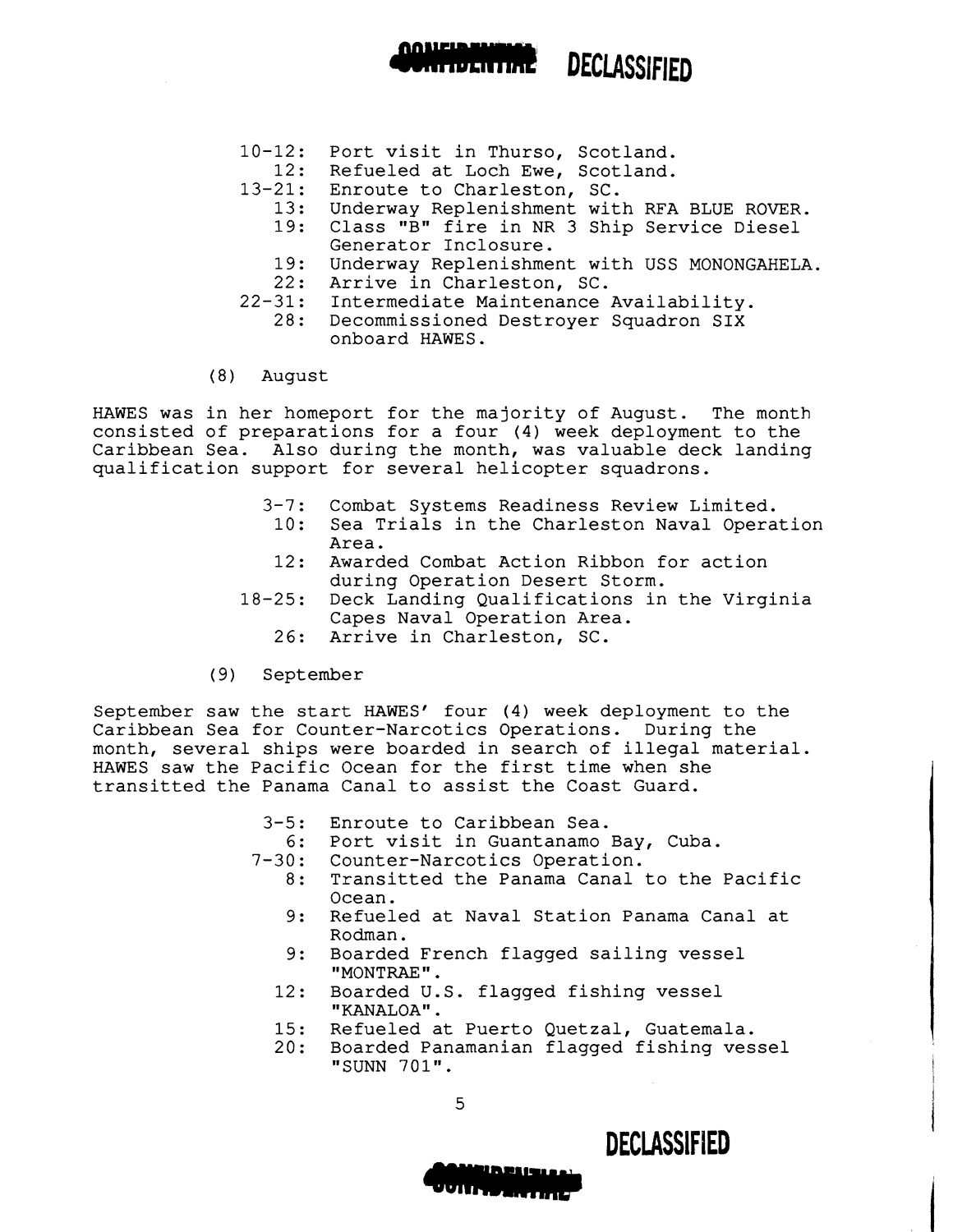

### (10) October

HAWES continued her Counter-Narcotic Deployment in October. Several more ships were challenged and HAWES returned to the Atlantic Ocean via the Panama Canal. During a port visit to Gulfport, MS, HAWES was visited by the Chief of Naval Operations. The rest of the month was taken up by Deck Landing Qualification time for various helicopter squadrons and preparations for and the completion of a inspection by the Board of Inspection and Survey, Atlantic Fleet.

- $2 3:$ Port Visit at Naval Station Panama Canal at Rodman.
	- 3: Transitted Panama Canal to the Atlantic Ocean.
- $4 5:$ Enroute to Key West, Florida.
- 5: Boarded Norweign flagged motor vessel "TRAMARCO SAILOR".
- 6-8: Port visit in Key West, Florida.
- 8-9: Enroute to Gulfport, Mississippi.
- 8: Class "B" fire in NR 2 Ship Service Diesel Generator Inclosure.
- $9 13:$ Port Visit in Gulfport, Mississippi.
- 13: Visit by Admiral F. B. Kelso, Chief of Naval Operations.
- 13-15: Enroute to Charleston, SC.
- 14: Deck Landing Qualifications in Jacksonville Naval Operation Area.
	- 16: Arrive in Charleston, SC.
- 19-23: Inspection conducted by the Board of Inspection and Survey, Atlantic Fleet.

## (11) November

November started with HAWES Conducting a Combat Systems inspection in order to get ready for her six (6) month deployment. The rest of the month was spend in training with the battle group. Main exercises were completed including two (2) missile shots and a torpedo shot.

|     | 2-6: Combat Systems Readiness Review Phase I.      |
|-----|----------------------------------------------------|
|     | 18-30: Competitive Training Unit Exercise 2-93.    |
|     | 21: Underway Replenishment with USS SEATTLE.       |
|     | 23: Harpoon Anti-ship Cruise Missile Launch.       |
|     | 24: SM-1 Anti-air Missile Launch.                  |
| 27: | Torpedo Exercise.                                  |
|     | 28: Underway Replenishment with USS SEATTLE.       |
|     | 29-30: Port Visit in St. John, U.S. Virgin Island. |

6

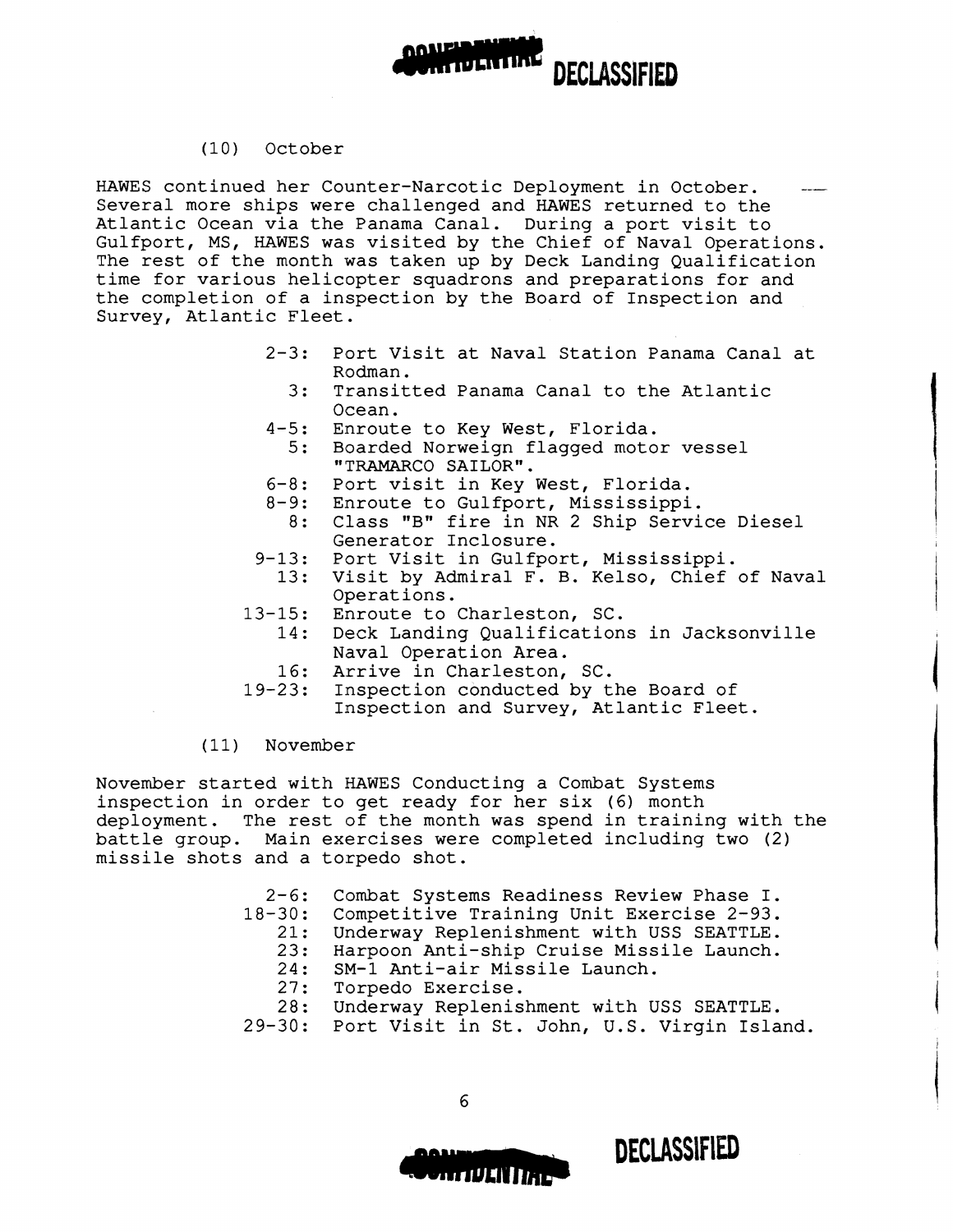

### ( 12 ). December

The Battle Group Training continued in December. The month also consisted of deck landing qualifications for several helicopter squadrons and a holiday stand-down period and leave period.

- $1 10:$ Competitive Training Unit Exercise 2-93.
	- $1 2:$ Port Visit in St. John, U.S. Virgin Island.
	- 4: Underway Replenishment with USS SEATTLE.
	- $8 9:$ Deck Landing Qualifications in Jacksonville Naval Operation Area.
	- 10: Arrive in Charleston, SC.
- 18-31: Holiday Leave and Upkeep.
- c. (C) Narrative

During the 1992 calendar year HAWES completed a long Selected Restricted Availability Period. She then entered a work-up<br>period that prepared the ship for future deployments. This period that prepared the ship for future deployments. period included many inspections, including an Intermediate Refresher Training, Operational Propulsion Plant Exam and inspection by the Board of Inspection and Survey, Atlantic Fleet. The inspection schedule was broken up by a 2 month deployment the Baltic Sea. During this deployment, HAWES was able to operate with units from Germany, Denmark, The Netherlands and the United<br>States. Multilateral training was conducted in Anti-Air, Anti-Multilateral training was conducted in Anti-Air, Antisubmarine, Anti-Mine and Anti-Surface Warfare as well as Communications and Seamanship. At the conclusion of the Baltic Operation, HAWES made historic port visits to Latvia, Lithuania<br>and Estonia. These three countries had not seen a United States These three countries had not seen a United States Navy ship in over 60 years. It was also the first visit since these countries had received their independence from the former Soviet Union. Thousands of people in each country stopped to welcome HAWES to their shores and tour the ship. The Commanding Officer, Commander DeMasi, USN, hosted numerous receptions aboard for heads of government, cabinet-level dignitaries, high-ranking military officers, mayors and other distinguished visitors. Apart from these countries, HAWES also visited Germany, Sweden, Poland, Finland, Denmark, Norway and Scotland during her two month deployment. After a brief break at home, HAWES conducted a four week operation in the Eastern Pacific in support of Commander, Joint Task Force FOUR Counter Narcotics Operations. While participating in these operations, HAWES transited the Panama Canal, conducted six boarding operations and was credited with interdicting several aircraft smuggling operations. The rest of the year was spend in final preparations for a six month deployment. All in all, 1992 was a very exciting and successful year for USS HAWES.

7

**DECLASSIFIED**